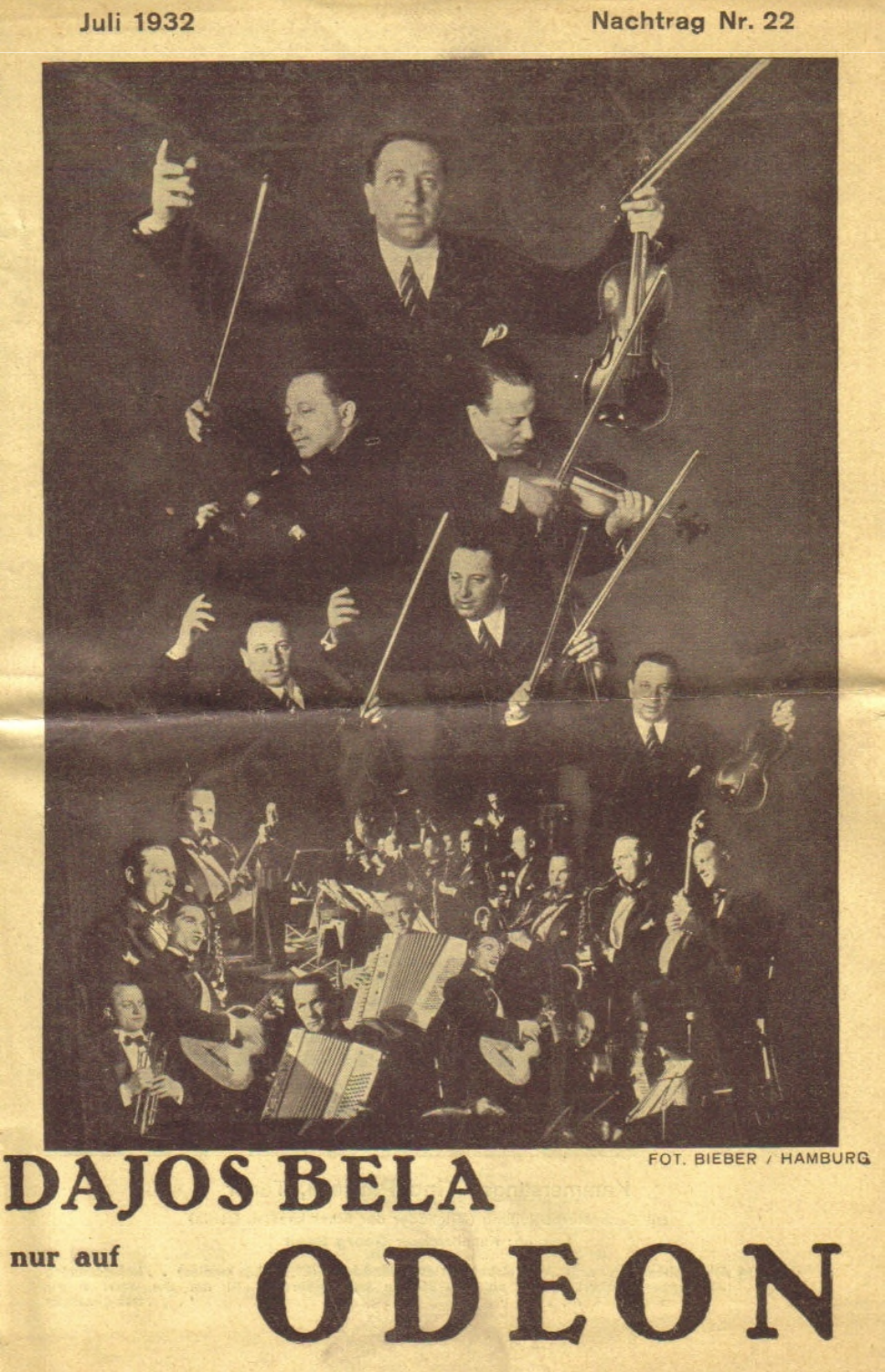**O D E O N - PLATTEN dürfen ohne Genehmigung der Carl Lindström A.G. zur Rundfunksendung nicht benutzt werden** 

**Odeon-Electric, die Künstlerplatte für den anspruchsvollen Musikfreund Elektrische Raumton-Aufnahmen von prachtvoller Klarheit!** 

S erie **Braun** - Etikett

Kammersängerin Lotte Lehmann, Sopran

mit großem Opern - Orchester und Frauenchor der Staatsoper

Leitung: Generalmusikdirektor Manfred Gurlitt

O-4832 RA Madame Butterfly (Puccini), 1. Akt. Arie der Butterfly: "Über das Meer und alle Lande"<br>25 Die Zauberflöte (Mozart), 2. Akt. Arie der Pamina: "Ach, ich fühl's, es ist verschwunden"

## **Richard Tauber** singt:

O-4502 RA Grüß mir mein Wien, Lied aus der Operette: "Gräfin Mariza", Musik: E. Kalman, Text<br>J. Brammer und A. Grünwald<br>Komm', Zigany, Lied a.d. Operette: "Gräfin Mariza", Musik: E. Kalman, Text: J Brammer<br>und A. Grünwald

O - 450 9 RA Sei gegrüß t, du mein schönes Sorrent, Lied, Musik: Ludolf W aldmann, op. 63, Text: 25 Paul H e y s e **Der** letzte **Gruß,** Lied, Musik: H erm ann Levi, op. **2,** Nr. 6

Anläßlich des großen Erfolges des neuen Kiepura-Tonfilms

#### **" D as L ied e in e r N a ch t"**

erscheint auf vielfachen Wunsch jetzt als 25 cm Platte:

#### **Jan Kiepura**

医胃胃性贫血 医第三氏征 医第三十四 医第三  $\begin{bmatrix} \text{A} \text{max} \\ \text{ersch} \\ \text{O-4123} \\ \text{A} \end{bmatrix}$ Rigoletto (Verdi) "Freundlich blick' ich" (Questa o quella)  $\ldots$  ital. gesungen  $-$  Ach, wie so trügerisch" (La donna è mobile)  $\ldots$ 

Die Platte **O-7532** wird gestrichen!

#### S erie **Blau**-Etikett

#### Kammersängerin Mafalda Salvatini, Sopran

mit großem Opern-Orchester (Mitglieder der Staatskapelle, Berlin) **Leitung: Dr. Weißmann** 

\* O - 752 1 AA 30 **—** "V ater, Geliebter, heilige Namen" ............................................................

Kammersänger Heinrich Knote, Tenor

mit großem Opern-Orchester (Mitglieder der Staatskapelle, Berlin)

Leitung: Dr. Weißmann

O - 6822 AA Götterdämmerung (Wagner), 3. Akt, Siegfrieds Tod "Brünnhilde, heilige Braut"<br>30 Parsifal (Wagner), 3. Akt, Parsifal "Nur eine Waffe taugt"

#### Kammersänger Tino Pattiera, Tenor

mit Orchesterbegleitung (Mitglieder der Staatskapelle, Berlin) Leitung: Kapellmeister Georg Széll

\* O - 752 6 AA Boheme (Puccini) "W ie eiskalt ist dies Händchen" (Che gelida manina) ital. gesungen 30 Carm en (Bizet), " Hier an dem Herzen treu geborgen" (I l fior che avevi a me tudato)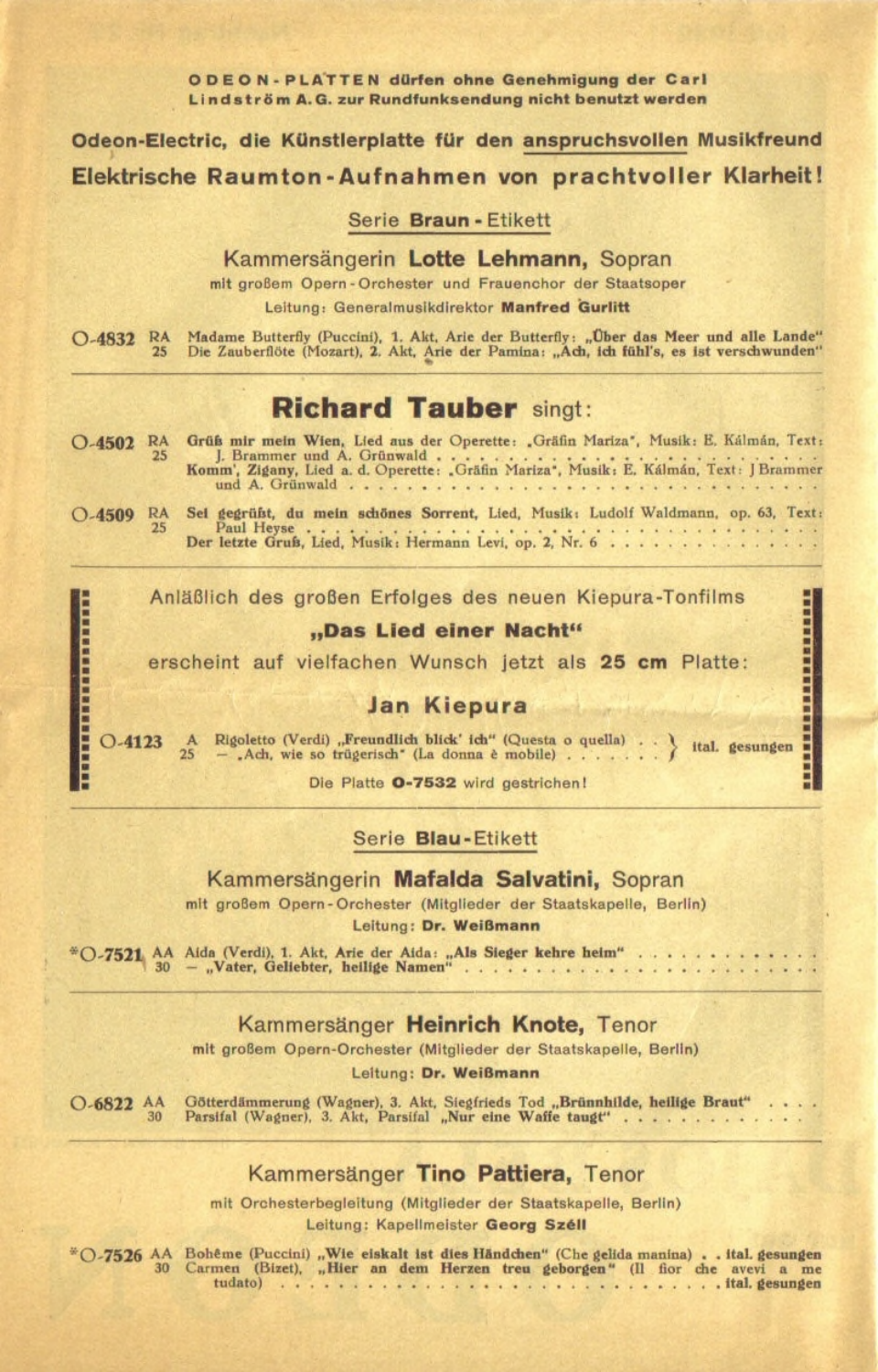#### Kammersänger Koloman von Pataky, Tenor

mit großem Opern-Orchester Leitung: Generalmusikdirektor Manfred Gurlitt Eine Nacht in Venedig (Johann Strauß), 1. Akt, Auftrittslied des Herzogs: "Sei mir gegrüßt, holde Venetia"

holde Venetia"<br>- 2. Akt, Lied des Herzogs: "Treu sein, das liegt mir nicht"

### **Großes Symphonie-Orchester** Leitung: **Pietro Mascagni**

 $*$  O-6802 AA Der Barbier von Sevilla (Rossini), Ouvertüre . . . . . . . . . . .

#### **Dr. Weißmann dirigiert!**

Großes Symphonie-Orchester

O-11660 A Der arme Jonathan (C. Millöcker), Großes Potpourri

Neue Instrumental-Aufnahmen mit unerreichten Klang- und Arrangements - Effekten für den modernen Kunstfreund!

#### **Londoner Jazz-Symphonie-Orchester**

Leitung und Arrangements: George Scott-Wood, Klaviersolo: P. Rossborough

O - 6823 AA Rhapsodie, Musik nach Ascher... Melodie von Rubinstein.

 $O-11663$   $^{A}_{25}$ 

#### Gregor Piatigorsky, Cello

am Flügel: Karol Szreter

\*O - 2331 A Chant Hindou, Hindu-Lied (Rimsky-Korsakow, Kreisler)<br>25 Guitarre (M. Moszkowski)

#### **Karol Szreter**

am Steinway-Flügel

 $*$ O - 2412 A Anitras Tanz, aus "Peer Gynt" (Grieg)<br>25 Zug der Zwerge (Grieg)

#### **Die Lieblingsplatte des verwöhnten Tänzers!**

Neue verblüffende Arrangements!

**Bravour-Tanz-Orchester**

Leitung: Hans Bund

 $O-11658$  A Droben auf der Alm da gibt es keine Sünd' (Jo-die-O-die) Foxtrot, Musik:<br>Arthur le Clarq<br>Für ein bißchen Sonne . . . . (Bathing in the sunshine) Foxtrot, Musik: Horatio Nicholls. **Mit Step-Tanz (With Tap Dancing)** 

#### **Aufnahmen in Originalbesetzung!**

m it **Hansi Niese** u . **Fritz Kam pers** aus dem Tonfilm

"Frau Lehmanns Töchter"

Musik: Franz Doelle, Text: Willy Rosen u. Marcel Lion

 $O-11661$  $\frac{A}{25}$ Das Glück es kommt, das Glück es geht, Lied (Hansi Niese)<br>Ich bin in Stimmung, Paso-doble (Fritz Kampers) Diese Titel sind auf Wunsch auch für Parlophon lieferbar!